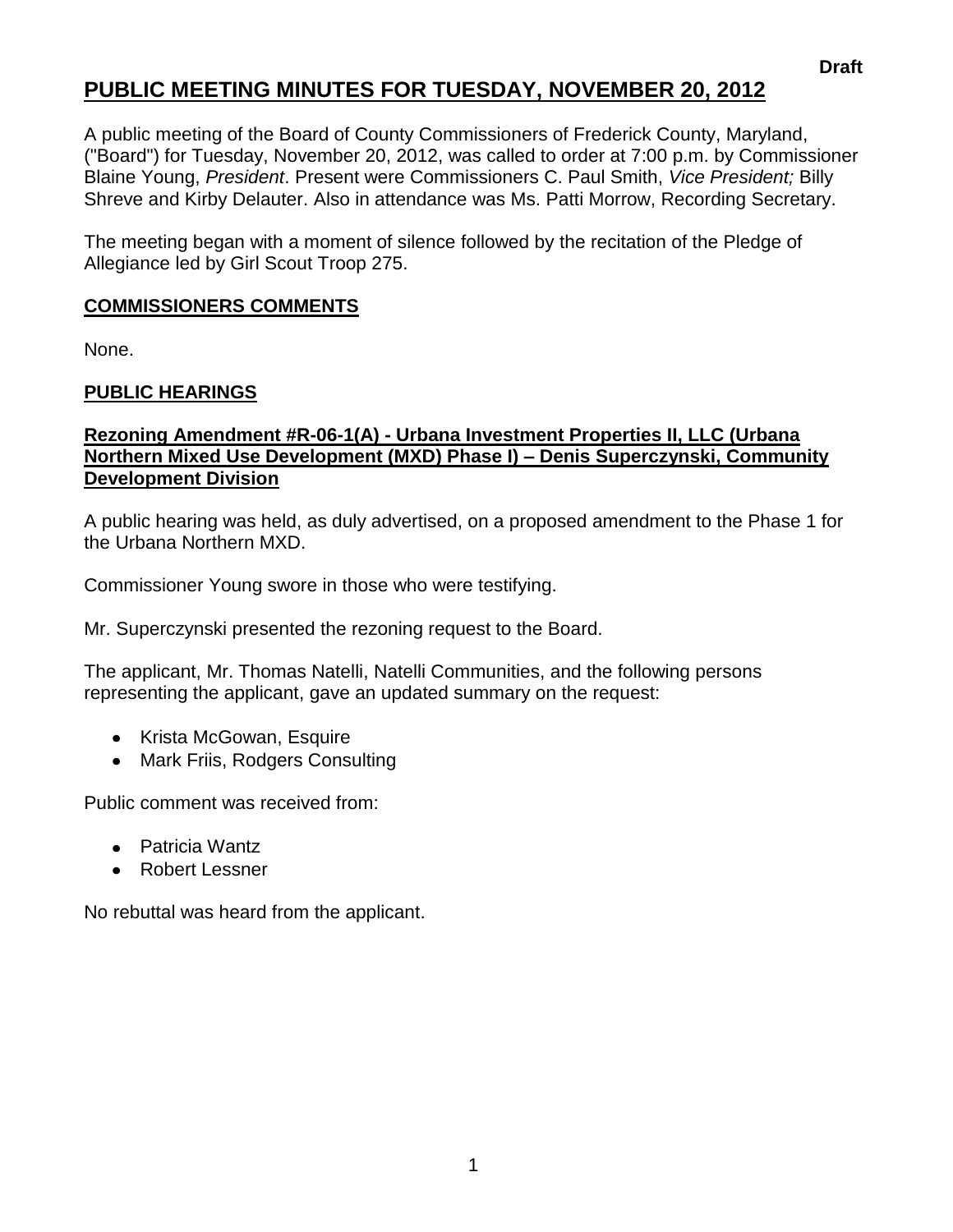# **PUBLIC MEETING MINUTES FOR TUESDAY, NOVEMBER 20, 2012**

*Motion to adopt an ordinance to approve Rezoning Amendment #R-06-1(A) - Urbana Northern MXD Phase I, as presented, with the inclusion of the staff recommendations. The ordinance would be presented for signature purposes at the BOCC meeting on Thursday, December 6, 2012 – Passed 4-0.*

| <b>COMMISSIONERS</b> | <b>MOTION</b> | <b>SECOND</b> | <b>YES</b> | <b>NO</b> | <b>ABSTAIN</b> | <b>NOT PRESENT</b> |
|----------------------|---------------|---------------|------------|-----------|----------------|--------------------|
| Young                |               |               |            |           |                |                    |
| <b>Smith</b>         |               |               |            |           |                |                    |
| <b>Shreve</b>        |               |               |            |           |                |                    |
| Grav                 |               |               |            |           |                |                    |
| <b>Delauter</b>      |               | Λ             |            |           |                |                    |

#### **Rezoning Amendment #R-98-01(B) - Urbana Corporate Center, LLC (Urbana South Office Research Center Mixed Use Development (MXD) Phase I) – Denis Superczynski, Community Development Division**

A public hearing was held, as duly advertised, on a proposed amendment to the Phase 1 for the Urbana South Office / Research Center MXD.

Commissioner Young swore in those who were testifying.

Mr. Superczynski presented the rezoning request to the Board.

The applicant, Mr. Thomas Natelli, Natelli Communities, and the following person representing the applicant, gave an updated summary on the request:

• Krista McGowan, Esquire

There was no public comment.

*Motion to adopt an ordinance to approve Rezoning Amendment #R-98-01(B) - Urbana South Office Research Center MXD Phase I, as presented, with the inclusion of the staff recommendations. The ordinance would be presented for signature purposes at the BOCC meeting on Thursday, December 6, 2012 – Passed 4-0.*

| <b>COMMISSIONERS</b> | <b>MOTION</b> | <b>SECOND</b> | <b>YES</b> | <b>NO</b> | <b>ABSTAIN</b> | <b>NOT PRESENT</b> |
|----------------------|---------------|---------------|------------|-----------|----------------|--------------------|
| Young                |               |               |            |           |                |                    |
| <b>Smith</b>         |               |               |            |           |                |                    |
| <b>Shreve</b>        |               |               |            |           |                |                    |
| Gray                 |               |               |            |           |                |                    |
| <b>Delauter</b>      |               | Λ             |            |           |                |                    |

#### **PUBLIC COMMENTS AND/OR REQUESTS**

None.

#### **COMMISSIONER COMMENTS**

None.